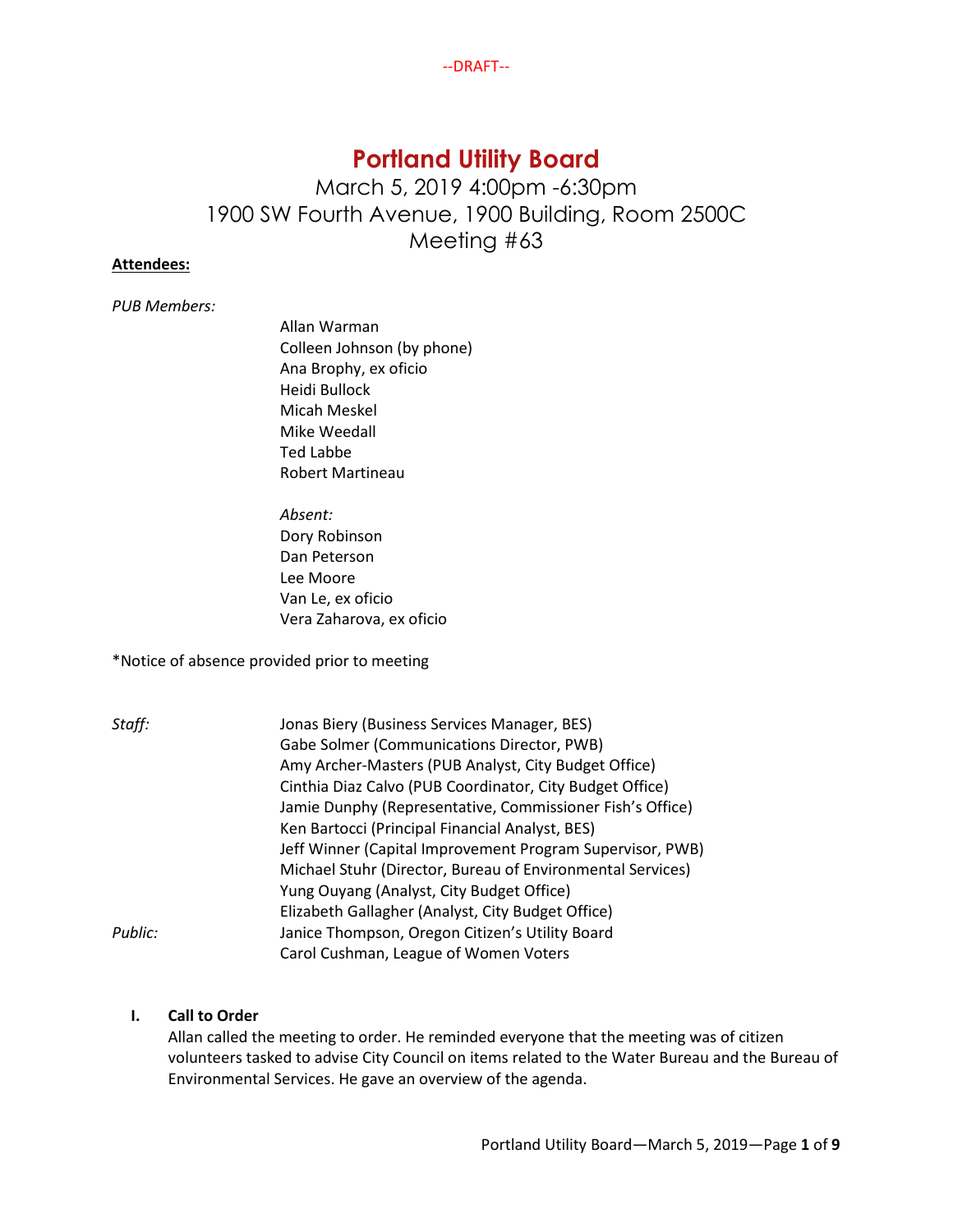# II. **Prior Meeting Minutes**

Allan asked if there were any changes for the minutes of the January 9 meeting. The only changes were those of Colleen, which included typos and clarifications to her comments.

Cinthia read colleen's proposed changes on pg 4. "The change in organization structure that results in changing and or reallocating resources needs internal metrics, especially when adding FTE. It should be clearly articulated how it will affect efficiency, what is the measure for efficiency or effectiveness internally as well as and external impacts."

Cinthia read Colleen's proposed changes on pg 5 "similar to PWB metrics, it would great if they were meaningful and measurable. She asked when there are increases in FTE in BES, there should also to be clearly articulated metrics to determine success. What is the benefit, and can BES point it out? Colleen also said that she was concerned with the number of FTE that BES is requesting (20) plus two limited-term positions as well. Overall, if you look at the FTE numbers over the last 4 years there have been double digits increases. Of the 19 FTE that were approved for 2018/19, only 9 have been filled. There needs to be discussion of how sustainable these increases in FTE are. Given the slowdown in housing prices and the impact on revenue streams, not just in the General Fund but also in SDCs and other revenue for the bureaus, she thought the bureau should request fewer positions this year and focus on hiring what was approved in 2018/19 and then reevaluate in 2020/21."

The meeting minutes were accepted as corrected.

# III. **Public Comment**

Allan asked if there was any public comment. There was no public comment.

# IV. **Disclosure of Communications**

Heidi exchanged emails BES staff regarding the Portland Harbor. Ted met with BES staff regarding City Green Room requirements Micah said communicated with Commission Frits and staff about Water Bureau issues and Parks Budget.

Rob spoke with Mike Stewart but not for PUB related items. Allan met with city staff primarily to discuss billing but not about PUB related items.

# V. **PWB Budget Reviews, Yung Ouyang, Budget Analyst for the City Budget Office**

Yung greeted the PUB and introduced himself. He said he had a lot to cover and divided the content in to four sections. He said the PWB Requested Budget included \$108.6 million in operating expenses and \$181.8 million for capital expenses for FY 2019-20, totaling \$290.5 million. This is a 22% increase from the FY 2018-19 Adopted Budget of \$237.6 million. The operating budget increased by \$7.4 million, or 7.3%. Then he moved on to talking about the rate forecast and affordability. He said that the PWB has requested a retail rate of increase of 7.4%. This amounts to a bill increase of approximately \$2.90 per month or \$8.70 per quarter for the typical single-family household. Combined with the BES' requested rate of increase of 3.00%, the typical single-family household would experience a 4.53% increase or \$5.11 per month for a total combined monthly bill of \$117.90 or \$353.70 quarterly in FY 2019-20. So, the PWB's rate of increase of 7.4% is the same as the rate projected in the bureau's financial plan submitted during last year's budget season. While the higher retail rate increase of 8.7% in FY 2018-19 was driven primarily by the addition of the filtration project and decision packages, most of the increase in FY 2019-20 is to maintain current service levels, some of which are associated with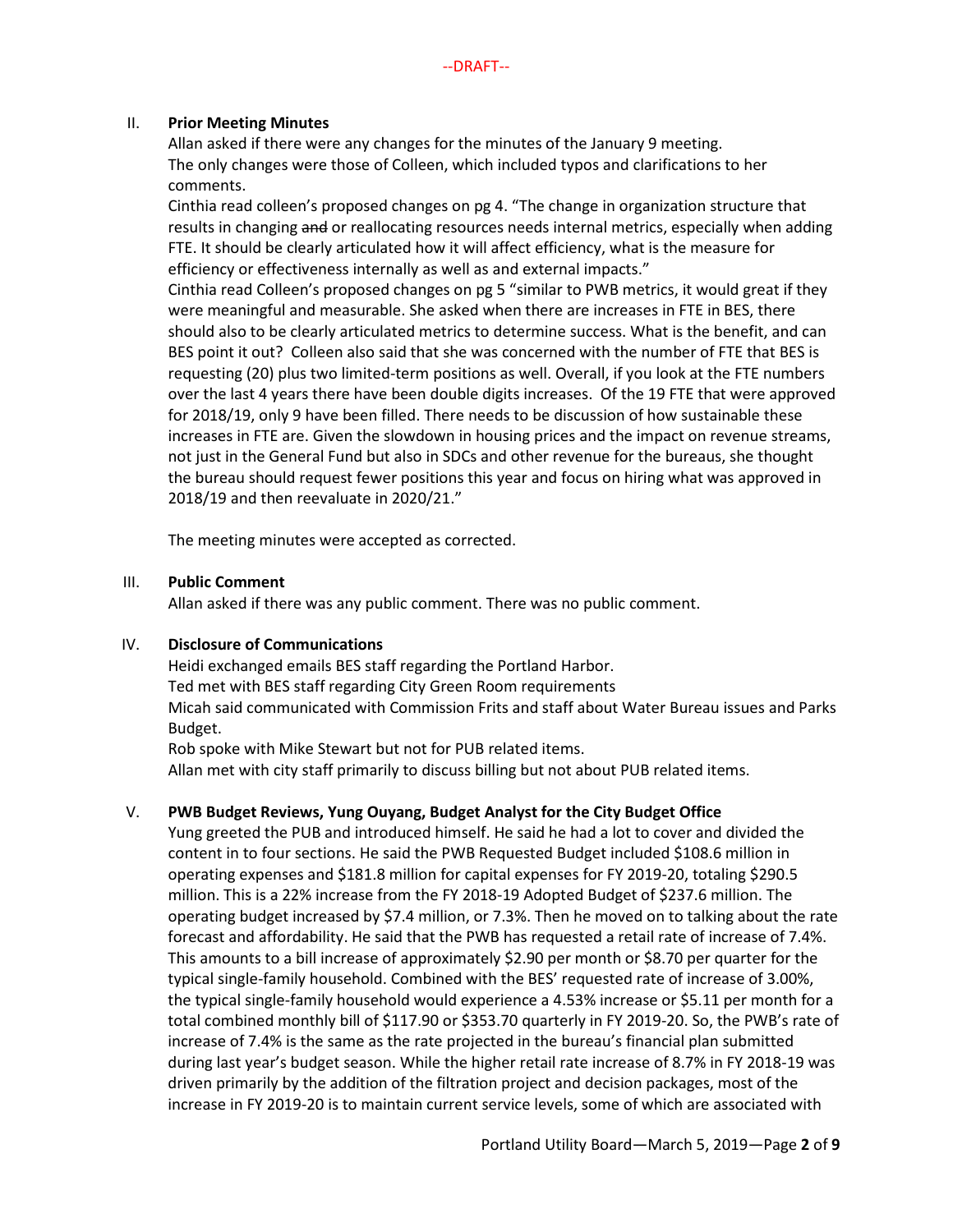additional costs associated with new policies pertaining to non-represented classifications (see section on Changes to the Operating Budget and New Costs for Non-Represented Classifications below). PWB projects a 7.4% rate of increase over the next four years and its expected. PWB states that the federal guidance on water bill affordability ranges from 1.0% to 3.5% of median household income (MHI), with 2.0% as the most commonly cited affordability measure. With the rate increase of 7.4% in FY 2019-20, the typical monthly water bill would represent 0.8% of the monthly MHI, compared to 0.7% in FY 2018-19. Thus, the measure is showing an increase for PWB's portion of the bill relative to median household income growth. When combined with BES's portion of the bill, the utility bill is approximately 2.2% of median household income in Portland in FY 2019-20. Among other financial assistance programs, the bureau offers low-income discounts to qualifying families in two tiers based on income thresholds. It notes that with the 7.4% increase in retail rates in FY 2019-20, the monthly bill to qualified Tier 1 low-income residential customers receiving a 50% discount will increase by \$1.46, while the monthly bill to qualified Tier 2 low-income customers receiving an 80% discount will increase by \$0.60 a month. While recognizing the strides that PWB has made in its adjustments to its financial assistance programs, CBO recommends that the bureau also revisit its efforts and standards to measure affordability. In a 2013 study conducted for the American Water Works Association, the Water Environment Federation, and the U.S. Conference of Mayors, Stratus Consulting noted that median household income can be a highly misleading indicator of a community's ability to pay for several reasons. He said he will not get into the details but said that budget office recommends that water bureau thinks about other affordability measures besides the median household income.

Allan asked what the median household income is.

Yung said he didn't have that information at the moment.

Colleen said that in the BES report in the median household in 2016 was \$62,127. Allan said that he had done the calculation and came up with \$64,364 and thought that was

high.

Yung continued by saying the rate increases are driven by factors like filtration and other capital projects in the bureau's portfolio are often the biggest rate drivers in the forecast. Escalation factors like personnel costs and material and utility costs will increase rates by 4.7% in FY 2019- 20 and between 2.9% to 4.3% in the other years of the forecast. He said that the costs to simply maintain current service levels, which consist of personnel as well as O&M costs.

Yung said he would move on to talk about Operating Budget and New Costs for Nonrepresented classifications. He said PWB's requested operating budget is forecasted at \$108.6 million which is a \$7.4 million or a 7.3% increase compared to the FY 2018-19 Adopted Budget. Increases are due largely to inflationary increases that includes COLA, salary step increases, employee pension and health costs, and additional salary costs resulting from the City's implementation of new non-represented classifications and pay equity adjustments. He said that the PUB may have discussed this in the past and stated that "The City engaged in a multiyear effort to transform itself into a more competitive employer, resulting in the creation of many new non-represented classifications and the reclassification of many employees into these new classifications. One effect is increases in the top salaries of many classifications so that many employees who were formerly at the top of their salary range are now no longer so and are eligible for further merit increases. Preliminary estimates of the effect on PWB are about \$350,000 if all the affected employees receive a 4.1% merit increase. In addition, beginning in January of 2019, the City increased the salaries of many non-represented employees to comply with an Oregon State mandate to achieve equity in compensation for employees with the same qualifications doing the same type of work. An estimate of the cost impact to PWB of these "pay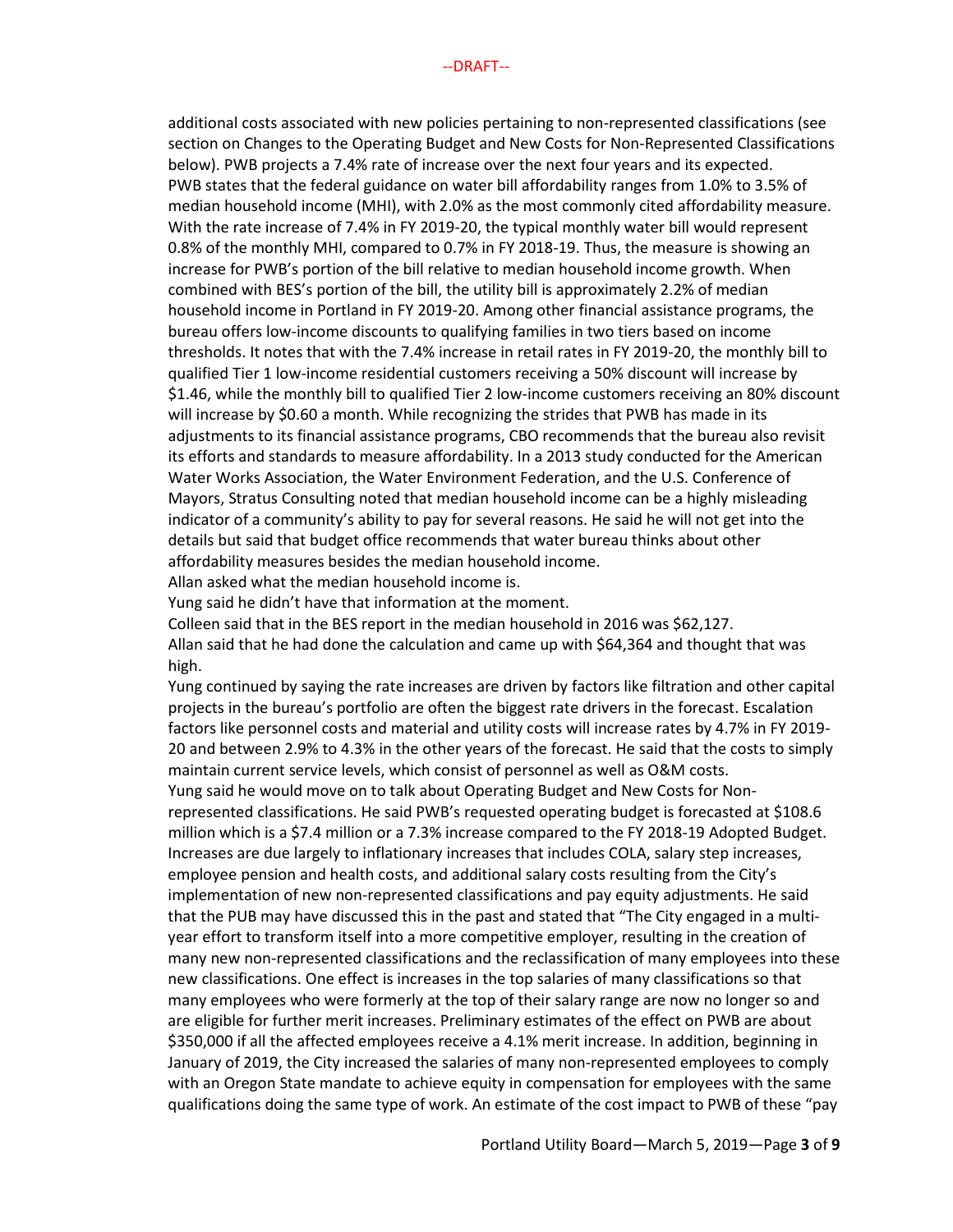equity" adjustments is at least an additional \$300,000 per year." He continued "In response, the bureau has noted that it has budgeted conservatively by assuming that all non-represented employees will receive the full 4.1% merit increase. It has also stated that it will be following the Bureau of Human Resources (BHR) guidelines for employee performance reviews. Specifically, PWB has stated that actual merit increases will be based on individual performance reviews and recommended merit increases by the employee's supervisor/manager using BHR's performance management system and merit calculation tool. The bureau believes that it is following the City's guidelines to budget conservatively by including the 4.1% merit increase across the board for all non-represented employees. However, this practice will have an effect on the bureau's operating budget and planned retail rate increase for FY 2019-20. PWB's five-year forecast assumes that in the first year (FY 2019-20), all eligible non-represented employees would receive the merit increase, while years two and three (FY 2020-21 and FY 2021-22) assume percentages of the incremental increase of the prior year. The last two years of the forecast assume the impact of the increased compensation ranges will not result in material impacts as many non-represented employees would reach the new top of the salary range within the first three years of the forecast. The bureau's assumptions in this regard are tied to expectations of when employees' salaries would once again reach the top of their class. PWB notes, though, that despite the full-budgeting of the 4.1% merit increase in FY 2019-20, with the bureau implementing BHR's new guidelines for employee performance reviews and merit increases, not all non-represented employees eligible for a merit increase will actually receive one, resulting in savings that will be realized in the bureau's ending fund balance."

Yung then moved on to the Current 5-year Capital Improvement Plan saying that "The bureau's Requested Budget includes \$671.2 million in capital expenditures over the next five years. The largest investment in the capital plan continues to be in the Distribution Program. It makes up 41% or \$271.9 million of the five-year CIP. The Willamette River Pipe Crossing is approximately 29%, or \$78.7 million, of the Distribution Program's five-year budget. The Transmission and Terminal Storage Program represents 21% or \$140.0 million of the bureau's five-year CIP. Approximately \$101 million or 72% is for the construction of a seismically resilient water storage reservoir at Washington Park. The Treatment Program is \$185.3 million, \$167.0 million is for the filtration plant and \$17.8 million for corrosion control improvements. Compared to last year's Five-Year CIP, several changes resulted in an increase of \$75 million (a 13% increase). A majority of this increase is the result of the Filtration plant and the Willamette River Pipe Crossing. projects. A comparison of the four common years of the two CIPs (FY 2019-20 through FY 2022- 23) shows an \$85.7 million increase in spending in the Distribution program mostly due to additional costs for the Willamette River Pipe Crossing project, and a \$17.1 million increase in spending for the Treatment Program (i.e. Filtration). Another notable change concerns the bureau's contribution to the Portland Building reconstruction project in the Support program. In the FY 2018-19 Adopted Budget, PWB planned to spend \$43.5 million for its share of project costs in FY 2020-21; the amount has now been reduced to \$38.8 million, with the timeline moved up to FY 2019-20. The new projects only make up 1.6% of the 5-year total. In contrast, about 25% of the costs over the next five years is due to the Filtration project, while 12% of the costs are from the Willamette River Pipe Crossing project. Moreover, costs associated with the Portland Building Contribution consist of 6% of the 5-year plan, while work on the Washington Park reservoir make up 15% of the 5-year total. Roughly 33% of the costs for Filtration would occur in the next five years, and 49% of the costs of the work at Washington Park is expected to be realized over the same time period. PWB expects to expend 89% of the Willamette River Pipe Crossing project's total costs over the next five years, but the contribution for the Portland Building will be completely paid for in FY 2019-20."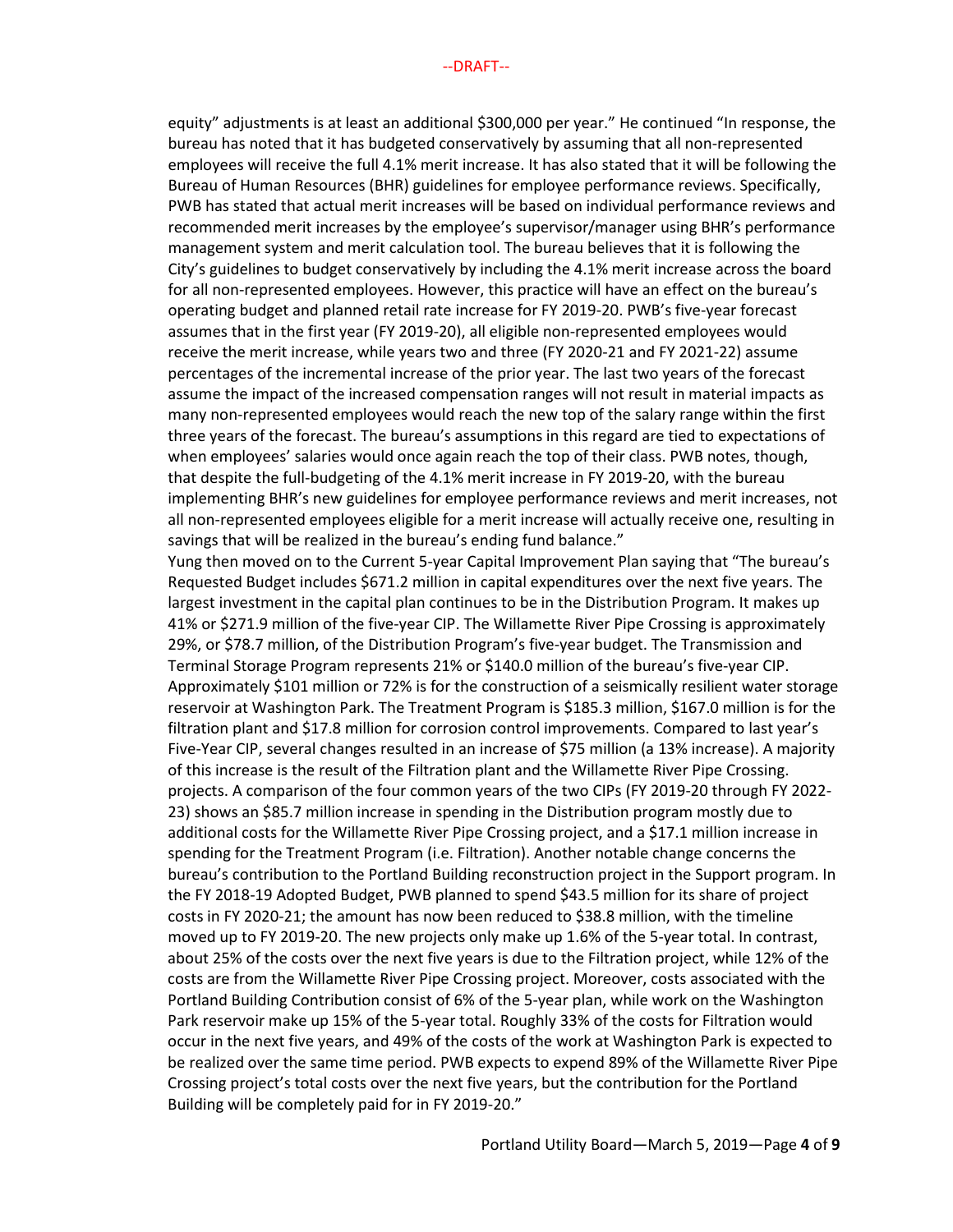Yung then moved on to talking about the Mt Tabor Historic saying that the resolution and the Mt Tabor land use approval has been the basis for CBO recommended funding levels over the past years. He continues to share "CBO notes that the Council may revisit this commitment given current Citywide needs and priorities and available resources. Due to limited available resources, CBO is only recommending General Fund discretionary funding for allocations that will clearly and directly result in reduced negative financial or legal consequences for the City. CBO also is recommending Council consider prioritizing funding for proposals which have demonstrated evidence to meaningfully advance key citywide goals, with an emphasis on increasing the equitable delivery of City services to historically underserved populations. This allocation does not meet that criteria." He said this commitment can be revisited and amended by the current council. He continued "As an alternative to this option, the bureau should determine whether water rate funds can be used for some of these improvements. CBO recommends that the Water Bureau develop a list of projects from the HSR that have not been completed. Once this list has been developed, then the bureau should work with the City Attorney's Office to determine which of these projects are related to the provision of water and/or directly the responsibility of the Water Bureau as the owner of the assets. Having culled the list to this subset, the bureau should then develop estimated project costs and provide Council with the option to move forward with funding these parts using water rates. Any costs that could be funded with water rates would lessen the amount that is needed to be funded with General Fund resources."

He said that the language he included in his review has been vetted by the Attorney's Office. Mike said he found interesting that 4.1% budgeting for city employee is considered a conservative assumption when it is assumed that everyone will get the merit increase but you know the system says not everyone will get it. He said CBO points out in their remarks that it's going to be underspend, so he asks why the rates are being added to the review.

Yung said that that was a question that needed to be presented to the Water Bureau. Yung said that by conservative he assumes that PWB is budgeting to provide everyone a merit increase. Mike said that when looking at the overall budget every dollar is an impact on rate payers. His second question comes back to his first point about the impact of rate increase, he wants to understand why inflation is 2.5% with is a 3<sup>rd</sup> of the overall impact and by the time it's taken out the rate impact is only 20%. What would be if it were just looking at inflation?

Yung is said he was comparing how much it would be in 19-20 vs 23-24.

Mike asked if he was using a discount rate and to bring back to present values. Amy said that she thinks that Yung is using the rates forecasted by the Economist for 19-20, 20- 21 and for each of those years.

Yung said that CPIU is forecasted to be 2.1% ongoing for every year. He said that he will check the math and send it to all.

Colleen said that looking at the capital budget and asked if he compared the spending actuals vs the requested.

Yung said that he doesn't have that information now.

Colleen asked if the information be provided for the Fall BMP and said she would be curious. Yung said yes.

Micah asked, when looking at measured for affordability, if Yung had researched measures that other Cities are using.

Yung said he believes his report has some of that.

Micah asked how comparable utilities are and if their using a specific metric.

Yung said he does not have that information.

Mike asked if he can give a summary of what some of those metrics that he did use.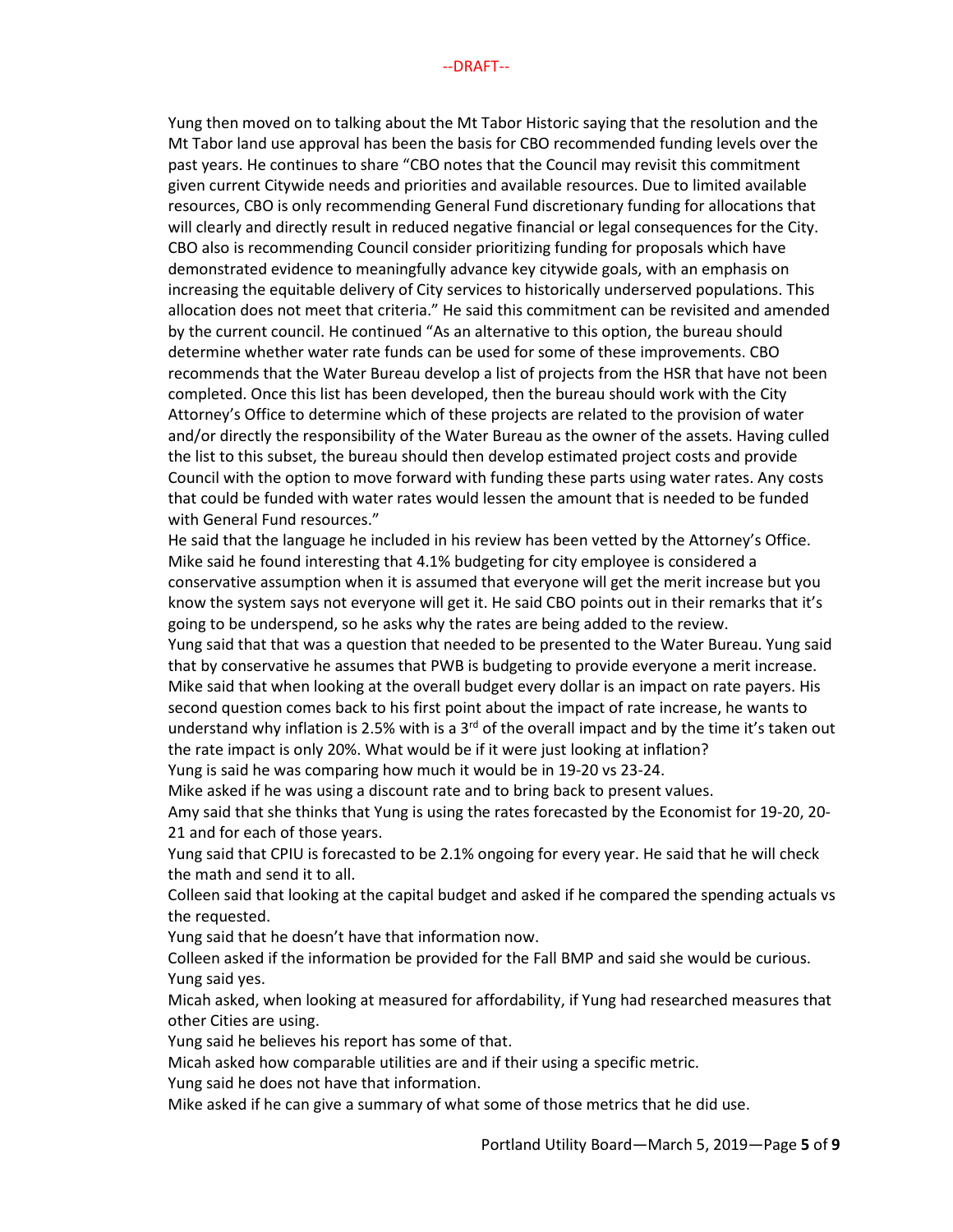Yung said he does not remember because it's been a while since he made the report. Allan said that in the 5 fiscal years he looked at 4.7% goes up to \$285 about 20% increase over the five years?

Yung said that seems consistent.

Allan asked if there were any other questions. With no comment or questions, he appreciated work put on the report.

#### VI. **BES Budget Reviews, Elizabeth Gallagher, Budget Analyst for the City Budget Office.**

Elizabeth introduced herself and greeted the PUB. She said she will provide an overview. The requested budget for BES is about 50 million higher than the FY18-19 revised budget, including an addition of 20 new FTE over the past year. The BES portion stays within the 3%, as directed by the Mayor. For that reason of staying within the 3%, there are no new decision packages. \$44.2 million was the increase in CPI, and \$37.0 million cost for its share of the Portland Building Renovation project. What is increasing is fairly reasonable, primarily to maintain general operational costs. Some of the key issues were the rate forecast, overall that 3% does take up in FY 23 to 3.1% but that is when the bureau is talking about using the rate stabilization fund to bring it back down to 3% level. She shared about the impact of rate increases on populations across the city, the 1.42% would have disproportionate effects on different groups. Groups with the biggest impact would be American Indian and Alaskan Native, Asian and Black households, their utility bill taking up a bigger portion of their income. Elizabeth continues by sharing that "assuming household income does not have bearing on water and sewer needs by population, and a residence of equal numbers of residents would have similar usage regardless of income, this goal – though it is consistent with standard, national benchmarks of affordability – could be reexamined with a view of impact in disaggregated groups within the city. In its Requested Budget, the bureau does note its intent to begin a comprehensive rate study – one consideration of which will be whether a new rate methodology could or should differently accommodate these and other equity considerations."

She continued with Rate Stabilization Fund, saying that BES has a target of operating funds and rate stabilization fund to have a 270-day operating expense amount and it was reinstated in FY 18-19 supporting "sustainability and resiliency, affirms the bureau's commitment to strong financial management, and better aligns the bureau with industry standards for comparable utilities with strong credit ratings." Elizabeth continued stating that "The projected total unrestricted cash balance for the end of FY 2018-19 is projected at 530 days – or nearly twice the targeted level – the majority of which is in the Rate Stabilization Fund" and said that number seems high and significantly higher than the number the bureau said they would have. She also said that there is a benefit to having a high balance and not use it because when it is used up, its like kicking the can down the road at some point bureau will have to start playing catch up and increase the rates to make up for the balance used. To avoid doing that, she believes that BES is going about this in a thoughtful way.

Elizabeth continued with Capital Projects Planning and Delivery, stating that in the past years the bureau has had aggressive Capital improvement expenses forecast vs the actuals. This year the bureau would need to increase capital expenditures by 49% to achieve its goal. She noted that \$37 million of that is destined for the Portland Building Reconstruction project. Expenditures would otherwise only need to increase by 15% to meet the target. She said that once the bureau is fully staffed they will have a better picture and those numbers is something she will pay close attention to.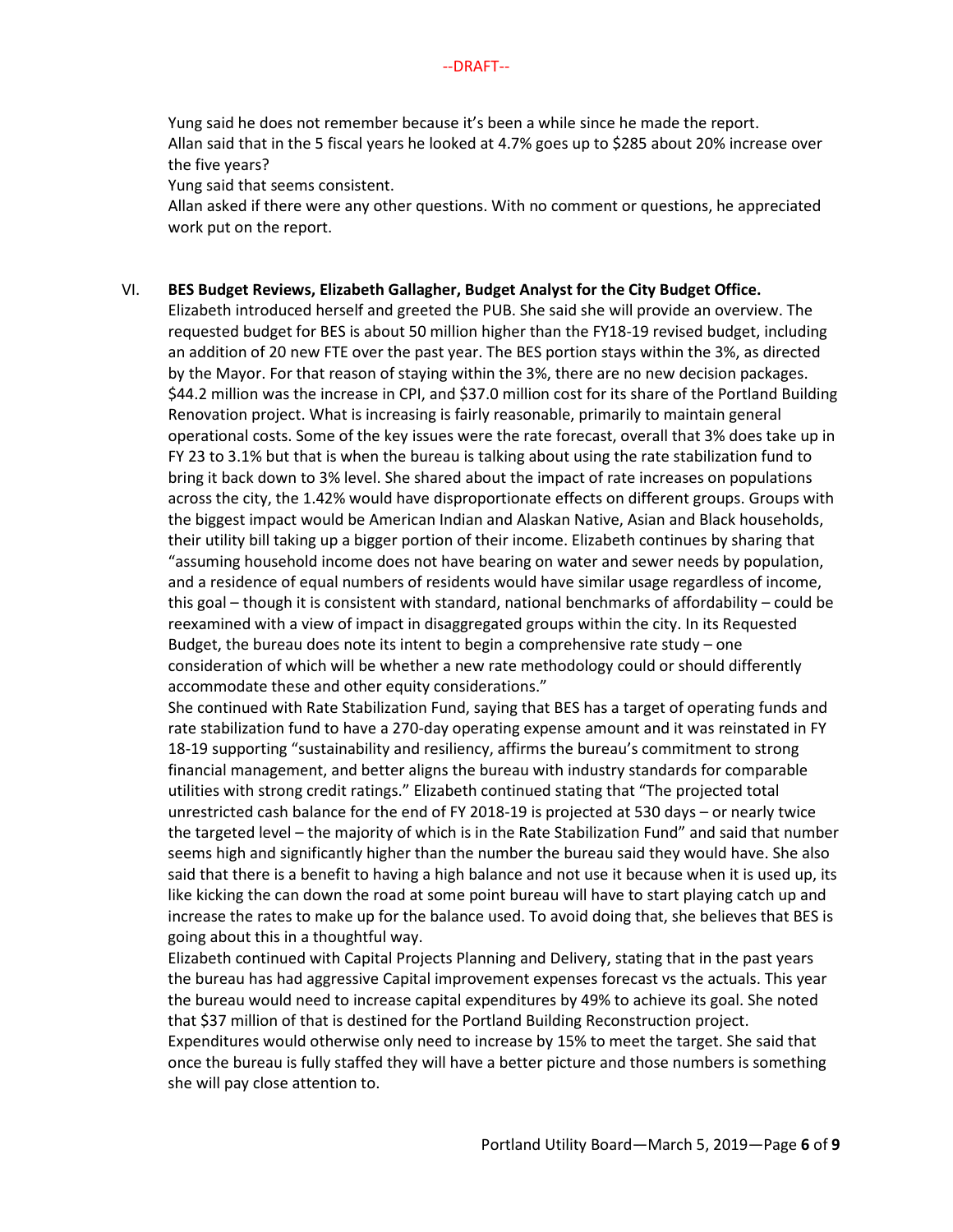Elizabeth moved on to Personnel Growth, stating the bureau will be adding a total of 20 FTE, being an addition to the 72 FTE added to the bureau since 2015. Total 92 over 5 years. The benefits to doing this mitigate the shock value of addition additional FTE. It's going about completing the current task load while creating a sustainable environment and work continuation. Just looking at the process improvements that BES has made, CBO recommends the bureau to develop and then track and maintain metrics to align with its priorities identified in their Strategic Plan and Equity Plan. She concluded with saying that the bureau has no directions to develop.

Ted said that this year PUB had two audit reports come out, wondering in the response to bureaus, does CBO generally consider outside perspective on what bureaus are and are not using in terms of budget and strategies.

Elizabeth said that is it does play in to how analysts frame their review, and what to focus on, but for the most part the programs fall within management decision making. Unless there are specific direction to develop that would require CBO to analyze specific areas then that was not something that was required.

Mike recalled about urging caution to BES going forward if they continue on this track. He said that it's getting to a sensitive point, market showing signs of turning, he said he would like to hear back because the concern is always there. If things really start getting dizzy, then the bureau would not want to be caught staff rich.

Elizabeth said that there have not been much additional FTE. She said the bubble can only grow so big.

Mike said that it is always challenging to have the appropriate staffing.

Elizabeth said that building upon vacancies that already exist is not the case. She does not disagree with Mike.

Mike said that every year there is turn over and said that talking about 4.1%, they're not going to spend it. That's half an employee that's not going to be spend every year. His second point was looking at the different demographics. He asked Yung if you he can take a look at that and come back to PUB. He said that one thing here is discussing an increasing in numbers but there is a difference when people are starting to struggle. He said that not too many people are sitting on that amount of insurance. Right sizing and minimizing rates.

Elizabeth said that the intention is to be intergenerationally equitable. She said that personally she thought it was too high, but the more she looked at it, the long term plan that BES sets up the City in is very robust.

Mike said that it is great but doesn't think it's easy to tell the bureau to raise their rates to increase that cushion.

Rob asked if Elizabeth thinks the 270 is low.

Elizabeth said the 270 is good, but she said that sitting on 330 for the end of this year is not as alarming if you see it over the course of 20 years.

Rob said that one of the things that the bureau had said was their attempt to leave the rates at 3% and that rate stabilization would be at play to level that off. Would more than 270 is appropriate?

Elizabeth said that it's just appropriate a period of time to safe for the apocalypse, knowing it has a plan to go down.

Mike said that the economy has been good, and the bureau has been collecting for years. He said people like to think that things won't change but people love Portland. Things might be stable or might go down. Things are not a given.

Elizabeth agreed.

Allan asked of the 20 FTE, how many brand-new FTE.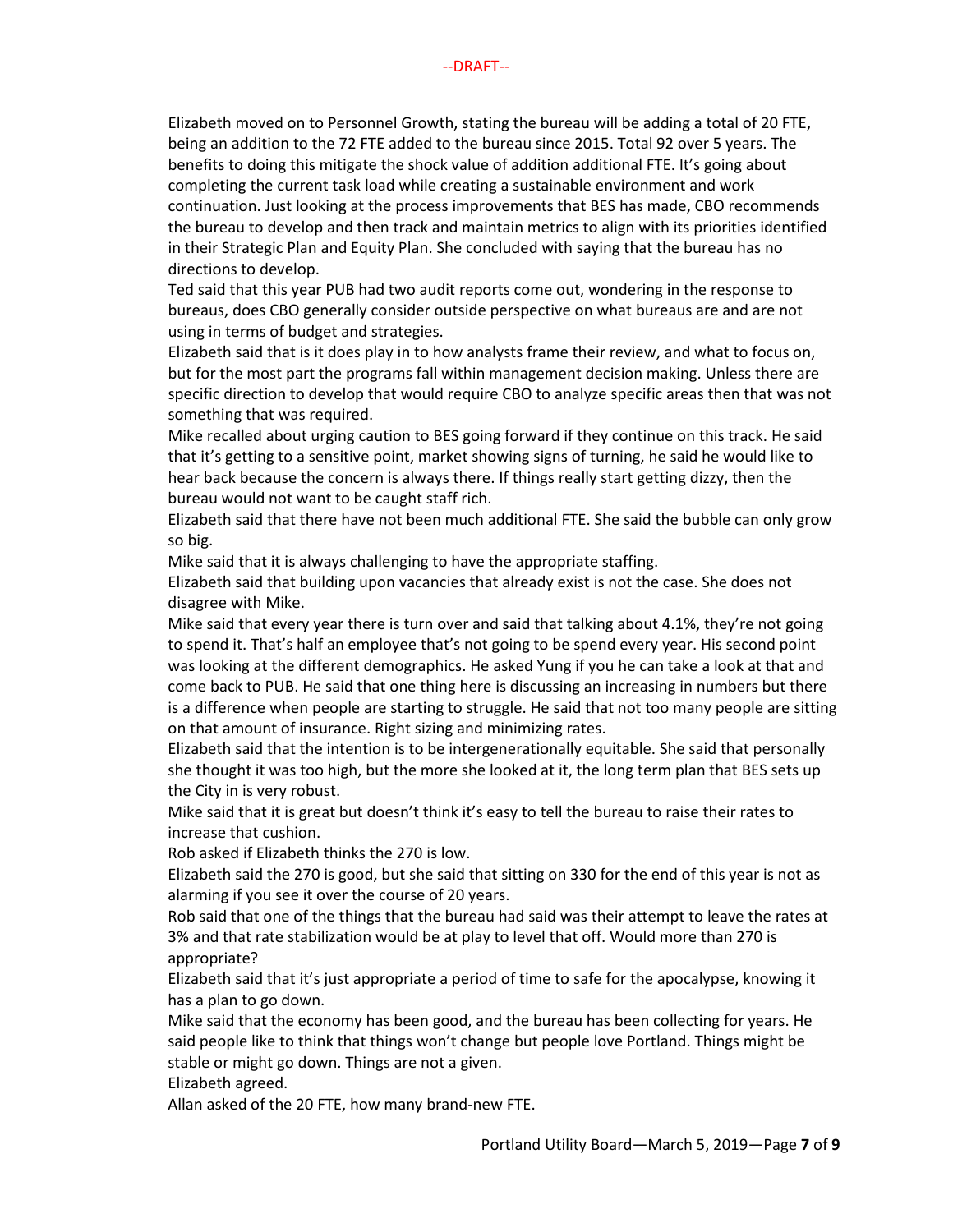Amy said that there is a table and believes it was the contracts shift and watershed. Elizabeth said that there were a few contract workers as well and that she would have to go back and check.

Allan asked if there would be no FTEs

Elizabeth said probably.

Ted asked if CBO rethinking on how they do these analyses. Does CBO just look at program offers or are they going to be looking at measures.

Elizabeth said most definitely. She said some bureaus had org structure changes, and her understanding is that there will be more emphasis on programs and metrics. Tracking and maintaining metrics will be important.

Allan said that Teds question is good. In previous years PUB was able to get more granular than PUB is now. It doesn't come apart like an onion. This is different.

Ted hopes that PUB can consider other things like audit reports. He said that there is a new requirement in the central city that BES doesn't have staff to be able to do this type of work. And asks if BES staffing is accurately staffed to perform what they say they will.

Allan said that he will chat from the standpoint of these questions that have been submitted.

# **VII. PWB Response to PUB Questions, Cecelia Huynh, Finance & Support Services Manager for the Portland Water Bureau.**

Gabe said she is happy to make a few comments, or just take the questions. She said they worked with CBO very well together all the questions answered. The comment that came out 4.2%, she that that is something they have to deal with and it's not optional. If everyone on their work anniversary would be exceptional is not something the bureau has control over. Just like you don't expect to have a zero % vacancy. She said that it is a budget term and that's why there was a rate increase.

Mike asked about the evaluation for the multifamily in the planning process and said he was very adamant for the need of this program. He said he has not seen anything. Responses have been not what he was hoping for in terms of metrics. He said that the programs have a much greater chance of failure if the bureaus dont measure them. It's a good program but he would hate to see it go.

Gabe mentioned the issues with drought and said that it is a robust item they can include PUB. Collen asked if everyone can be reminded of…….

Jeff said that they presented that last year.

Colleen aske if they have a projection.

Jeff said its about 80%

Gabe asked if PUB had any other questions.

Colleen said no and thanked them; that it was really helpful to have those questions answered. Gabe said one item that came out is the strategic planning. It says that they were looking to make changes. A clarification is that there will be changes to the themes and not employee based. She said the bureau expects to have new info for next year, not perfect but more than they did this year.

Micah asked about the PMs and that PUB should get a list.

Gabe said that they are looking at both city and other benchmarks to me mindful of different groups. She said they don't want to be in the same position next year.

Ted said PUB will come back to council at some point.

Gabe said that there is potential for any of the commissioners to say they want to spend GF on a particular issue. PWB has not made any commitments on that. If it was not a direction to